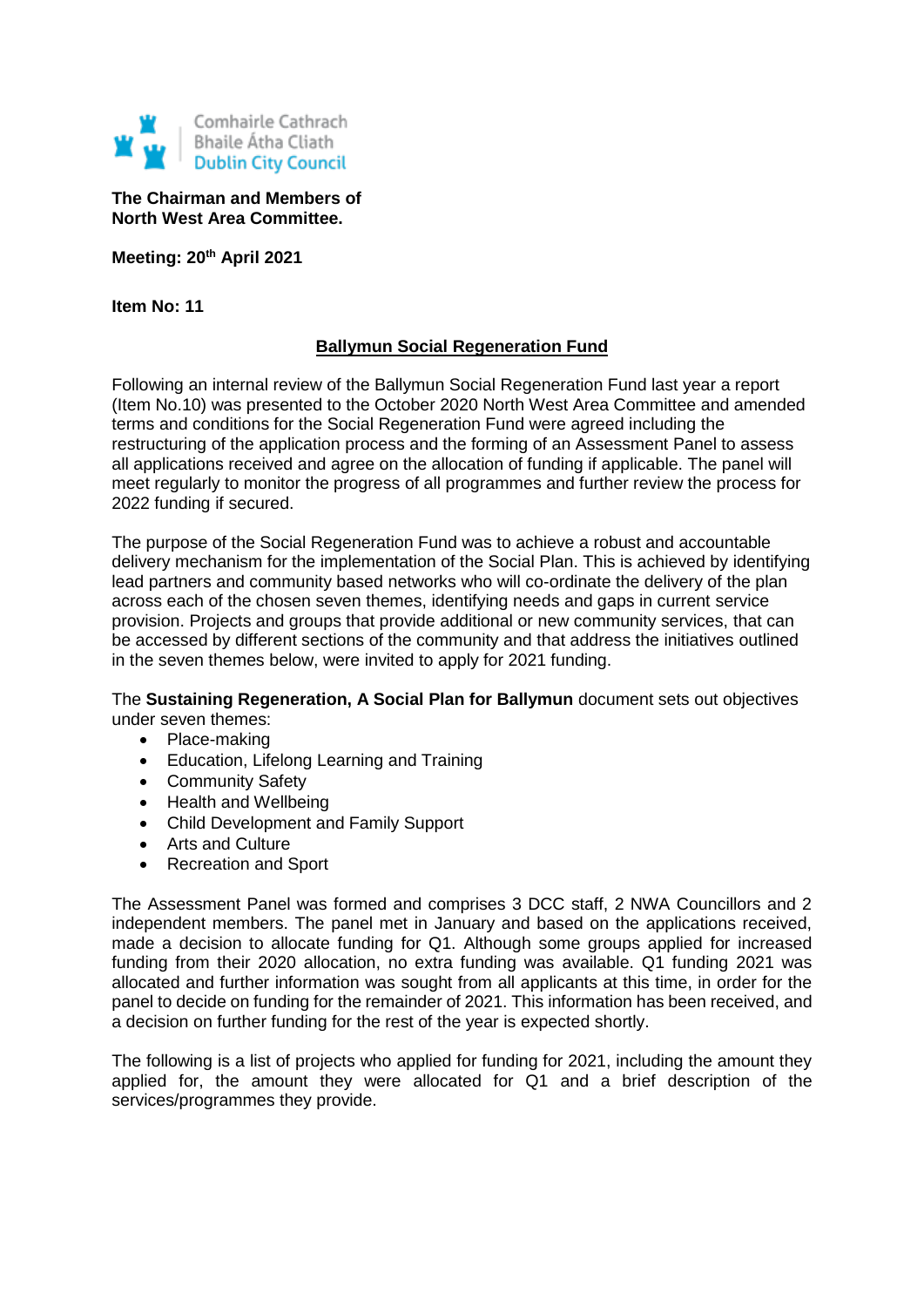|                                                  | <b>Amount of</b> | Q1 Allocation of |
|--------------------------------------------------|------------------|------------------|
| <b>Group Name</b>                                | <b>Funding</b>   | <b>Funding</b>   |
|                                                  | <b>Requested</b> |                  |
|                                                  |                  |                  |
| <b>Aisling Project</b>                           | 150,000          | 37,500           |
|                                                  |                  |                  |
| <b>Axis Centre Ballymun</b>                      | 450,000          | 112,500          |
| <b>Ballymun Alcohol Community Outreach</b>       |                  | 30,000           |
|                                                  | 120,000          |                  |
| <b>Ballymun Child and Family Resource Centre</b> |                  | 21,907           |
|                                                  | 87,628           |                  |
| <b>Ballymun Community Law Centre</b>             | 126,800          | 25,000           |
|                                                  |                  |                  |
| <b>BRYR</b>                                      | 53,000           | 11,939           |
|                                                  |                  |                  |
| <b>BRYTE</b>                                     | 81,000           | 20,250           |
|                                                  |                  |                  |
| <b>Dublin County Board</b>                       | 36,000           | 5,000            |
| <b>DCU in the Community</b>                      | 147,365          | 36,841           |
|                                                  |                  |                  |
| De Paul Ireland                                  | 56,936           | 13,734           |
|                                                  |                  |                  |
| <b>Global Action Plan</b>                        | 101,788          | 16,285           |
|                                                  |                  |                  |
| <b>Innovate Dublin</b>                           | 60,000           | 8,250            |
| <b>Poppintree Youth Project</b>                  | 26,000           | 6,500            |
|                                                  |                  |                  |
| <b>Rediscovery Centre</b>                        | 185,000          | 46,250           |
|                                                  |                  |                  |
| <b>St. Margaret's Travellers Association</b>     | 55,000           | 13,750           |
|                                                  |                  |                  |
| <b>TU Dublin Music Programme</b>                 | 79,000           | 19,750           |
|                                                  |                  |                  |

**Aisling** provides programmes to meet the needs of the most marginalised children in Ballymun. Their programmes include a Teen Transition programme, which is aimed at ensuring that the most vulnerable children successfully make the transition from Primary to Secondary education and an After Schools programme for 100 vulnerable children, along with a four-week summer project for these children and 50 of their siblings.

**Axis** is an arts centre and a resource for the community and the city. Its work with many communities, national and international partners has facilitated the development of the quality of arts engagement and practice locally while placing Ballymun as a cultural and artistic destination citywide and nationally. Axis is deeply committed to the Irish language; provides access to participation, education and development in all areas of the arts and is a key cultural partner to the LiFT Youth Arts Festival and the Otherworld Festival. It is a major local employer and the building hosts a range of community development organizations: GAP, De Paul Ireland, Ballymun Welfare Rights, Local Drugs Task Force, Ballymun Communications, Young Ballymun and Rehab Integration Services all hold office space in Axis, all offering a range of services to the wider community. Pre-Covid the café was open Monday – Friday 9am to 5pm and by special arrangement for dinner, theatre and other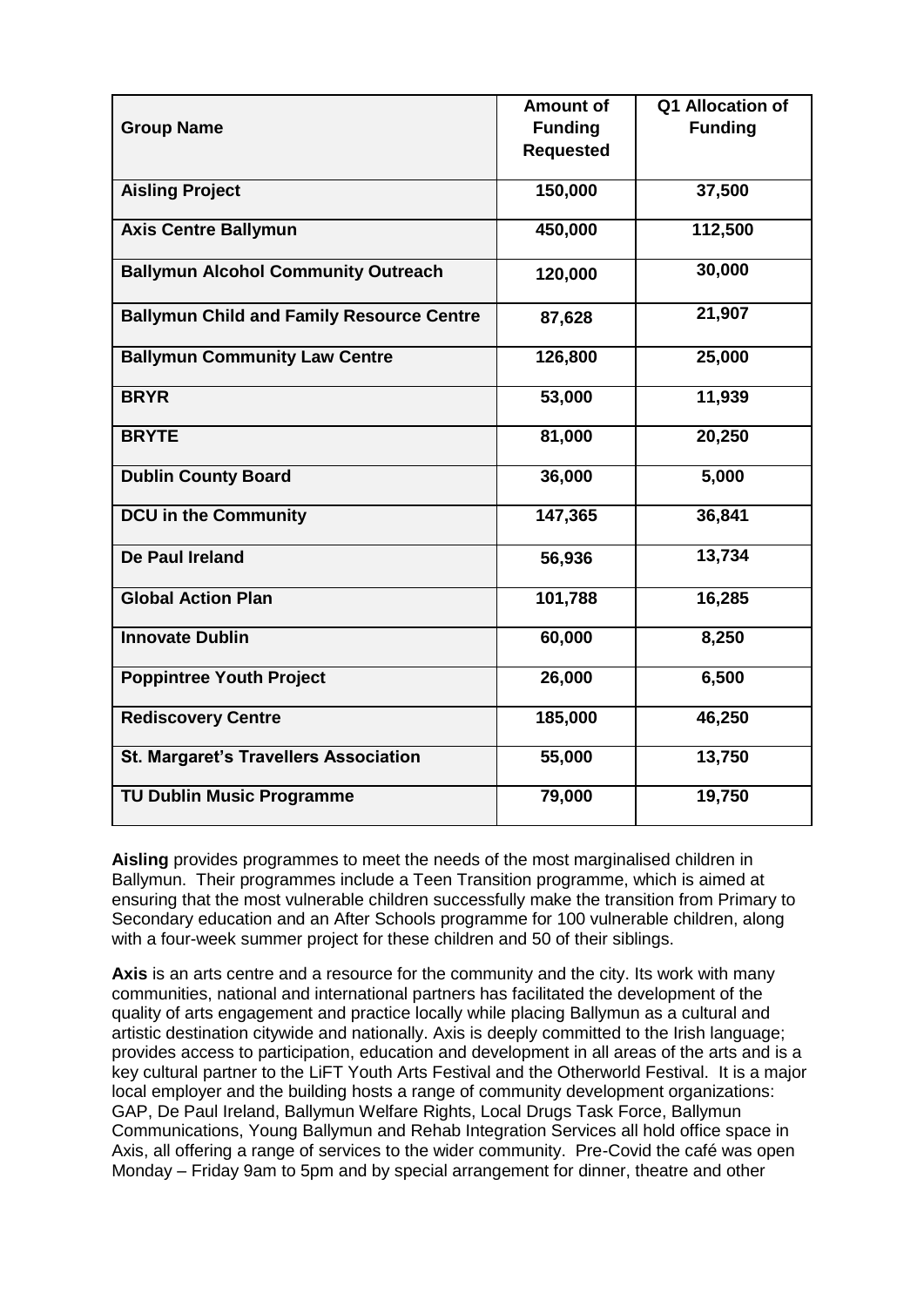events. Axis also runs the café in the Ballymun Civic Centre and has a crèche with 43 places between full- and part-time care. The conference centre facilitates a broad range of meeting and training requirements in addition to special events, such as community gatherings, artist gatherings, storytelling sessions, film screenings, seminars and workshops. The arts spaces (Dance Studio, Art Room, and Underground Studios) facilitate a wide range of individual and group classes run by Axis and other teachers as well as rehearsals and artist studio development time.

**Ballymun Alcohol Community Outreach** provides quality systemic treatment for problem drinkers and their families within a community setting in Ballymun. Their services include Community Awareness, Education and Harm Reduction Programmes, Counselling/Treatment and Rehabilitation/Prevention, Concerned Person's and Family Programmes.

**Ballymun Child & Family Resource Centre.** This organisation provides families in the community with educational opportunities and support services in a warm, welcoming and nurturing environment. The Family Resource Centre works from an ethos of equality, fairness and justice for all families living in this community. They work towards elimination of barriers preventing active participation and involvement of families in the community.

**Ballymun Community Law Centre** supports the people of Ballymun by responding to the unmet legal needs of Ballymun residents through the provision of information, advice, advocacy, representation and mediation, providing opportunities to participate in legal education and training, working closely with partners to maximise impact and Influencing policy and bringing about reform. Three programmes are funded, legal services, legal education and mediation.

**Ballymun Regional Youth Resource – Easy Street.** The target group is young people aged 10 – 25 deemed at risk. The programme offers a variety of interventions using a variety of approaches, which range from street-based informal work, street education, streetbased community projects, and centre-based group work, one-to-one mentor work/support, crisis drop-in slots and sports as a tool. The model is flexible and under constant review to ensure its ongoing effectiveness with the specific target group. Also delivered is the Ballymun Summer Parks Programme (including three Fun Days) providing a range of outdoor activities within three Parks in Ballymun over ten weeks.

**BRYTE.** The BRYTE programme, which is provided in Trinity Comprehensive, the only second level school in Ballymun, offers a range of therapeutic interventions to the whole school. They provide staff support, staff training, organisational consultancy, student counselling, group work and clinical psychological interventions to students. The programme is fully funded through the Social Regeneration Fund.

**Dublin County Board.** Funding to this group makes it possible for Ballymun Kickhams and Setanta Hurling and Camogie Club to provide a valuable service to the local schools. They help to coach circa 700 children per week in primary school as well as providing coaching support to underage coaches. They also promote Dublin GAA workshops and run Easter and Halloween camps.

**DCU in the Community** provides flexible educational opportunities to local residents in order to increase participation and promote equality in third level education. The university outreach centre promotes sustainable community development and serves as a bridge to the resources of Dublin City University. DCU in the Community acts as a volunteering hub for DCU staff and students wishing to get involved with work in the local community of Ballymun, but also in wider North Dublin, nationally and internationally. DCU in the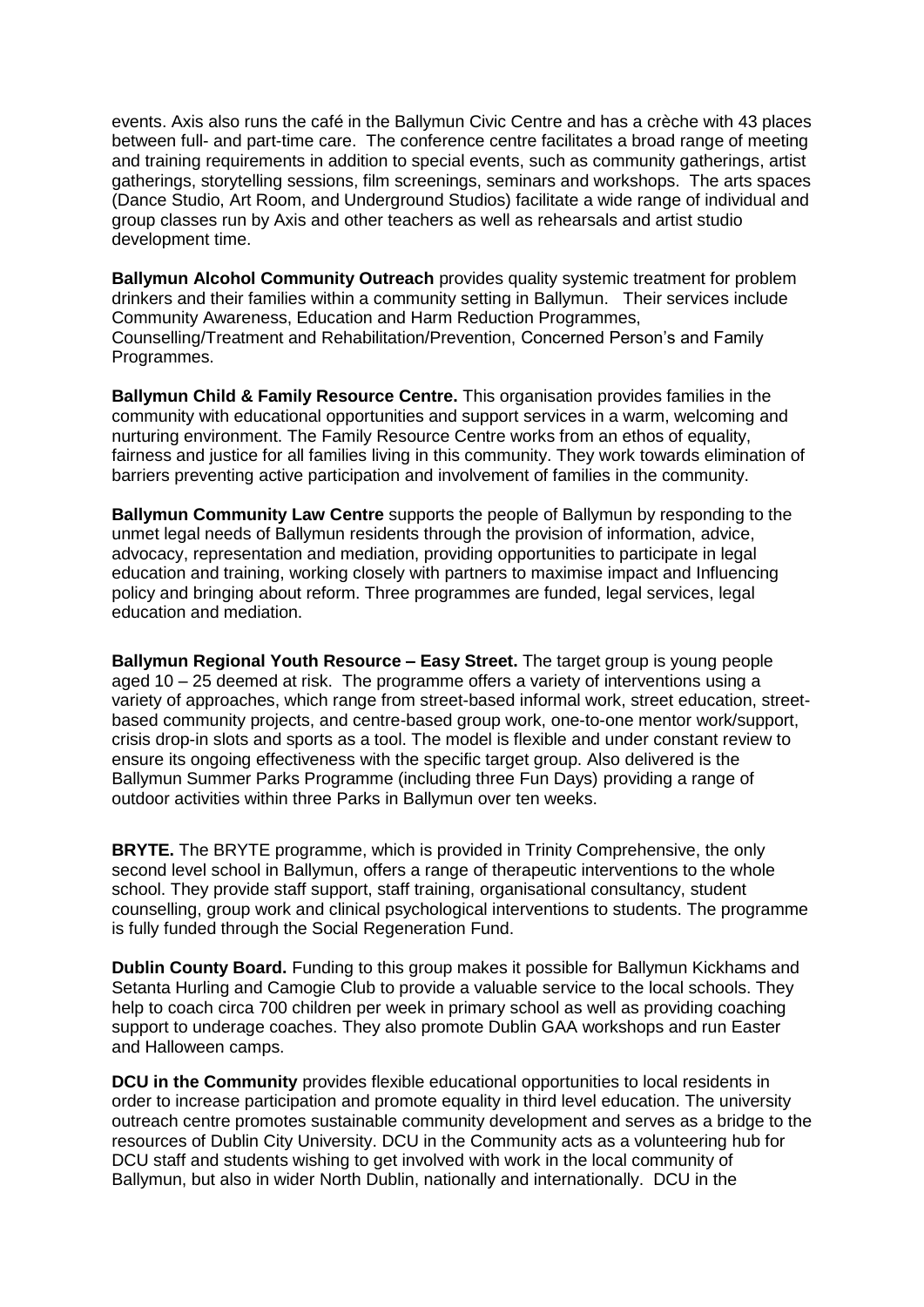Community, through NORDUBCO also offers services in Silloge Neighbourhood Centre, including the Neighbourhood Engagement Programme (based in Silloge Neighbourhood Centre), which consists of Community Outreach - engaging Residents in positive actions in their area, informing them of all the facilities available in the area, Community Programmes actively involving residents in events within the centre, linking them into DCC community events, delivering courses within the Silloge Neighbourhood Centre and liaising with other agencies to deliver programmes within the centre. They also organise a number of key community events throughout the year.

**De Paul Ireland -** Ballymun Case Management Team. This project, which is located in the Social Innovation Hub, provides a case management service to the homeless families in the Travelodge Hotel, apartments. The Case Manager provides a range of services, including visiting support, information and referral to other services, key-working, advocacy, crisis intervention, move-on support to other housing, referrals to GP Librium detox and residential detox and problem drinker outreach programme referral service.

**Global Action Plan.** GAP provides two programmes within Ballymun. The Environmental Education Programme aims to empower young people to become active citizens in their locality, whilst caring for the social and environmental landscape of their community. It is comprised of various programmes and workshops and involves a Beautiful Spaces competition and four Park Stewardship programmes. The Community Environmental Programme consists of the Greening Neighbourhood projects and Community Waste Management workshops, support for Tidy Towns, and participation in public events.

**Innovate Dublin.** Innovate Dublin looks at innovative solutions to promote the socio economic development of areas in Dublin, by encouraging creative collaboration between local organisations and the community, and actively promoting new sustainable partnerships for the benefit of the local community and others. The focus of this programme is to help participants take their business to the next level by building on the supports already provided to them by the Department of Social Welfare (DSP) via the Back to Work Enterprise Allowance Scheme and the North West Dublin Area Partnership (NWDAP) via the Start Your Own Business Course. For those who are already trading that may mean an increase in customers, for others it may mean setting themselves up to trade.

**Poppintree Youth Project.** This organisation is involved with young people who are identified as being involved with activities associated with the sale and supply of drugs and/or who are being groomed for such activities. This budget funds a programme that targets a group of ten 16 to 18 year olds who are at serious risk. The "Routes" programme engages these young people through a targeted, semi-structured programme, increasing their involvement in the project as well as their access to ongoing supports such as preapprenticeship, taster type programmes and activities designed to provide them with options for positive career paths towards a future away from criminality and the risk of serious harm.

**Rediscovery Centre Ballymun.** The Rediscovery Centre is a social enterprise dedicated to providing community employment and training via innovative reuse enterprises, which use waste and unwanted materials as a resource and raw material for new product design. Programmes include Rediscover Fashion, Rediscover Furniture, Rediscover Cycling and Rediscover Paint. The company was set up to support the sustainability objectives (social, economic and environmental) of the Ballymun Masterplan and in direct response to identified local needs. Built upon the three principles of sustainability, the main objects of the company are (i) the protection of the natural environment, particularly through the promotion of reuse of materials, recycling, resource recovery and efficient means of waste disposal; (ii) the advancement of public education about environmental matters related to the re-use of materials, recycling, resource recovery and efficient means of waste disposal; (iii) the promotion of research to further the science of waste management; (iv) the advancement of